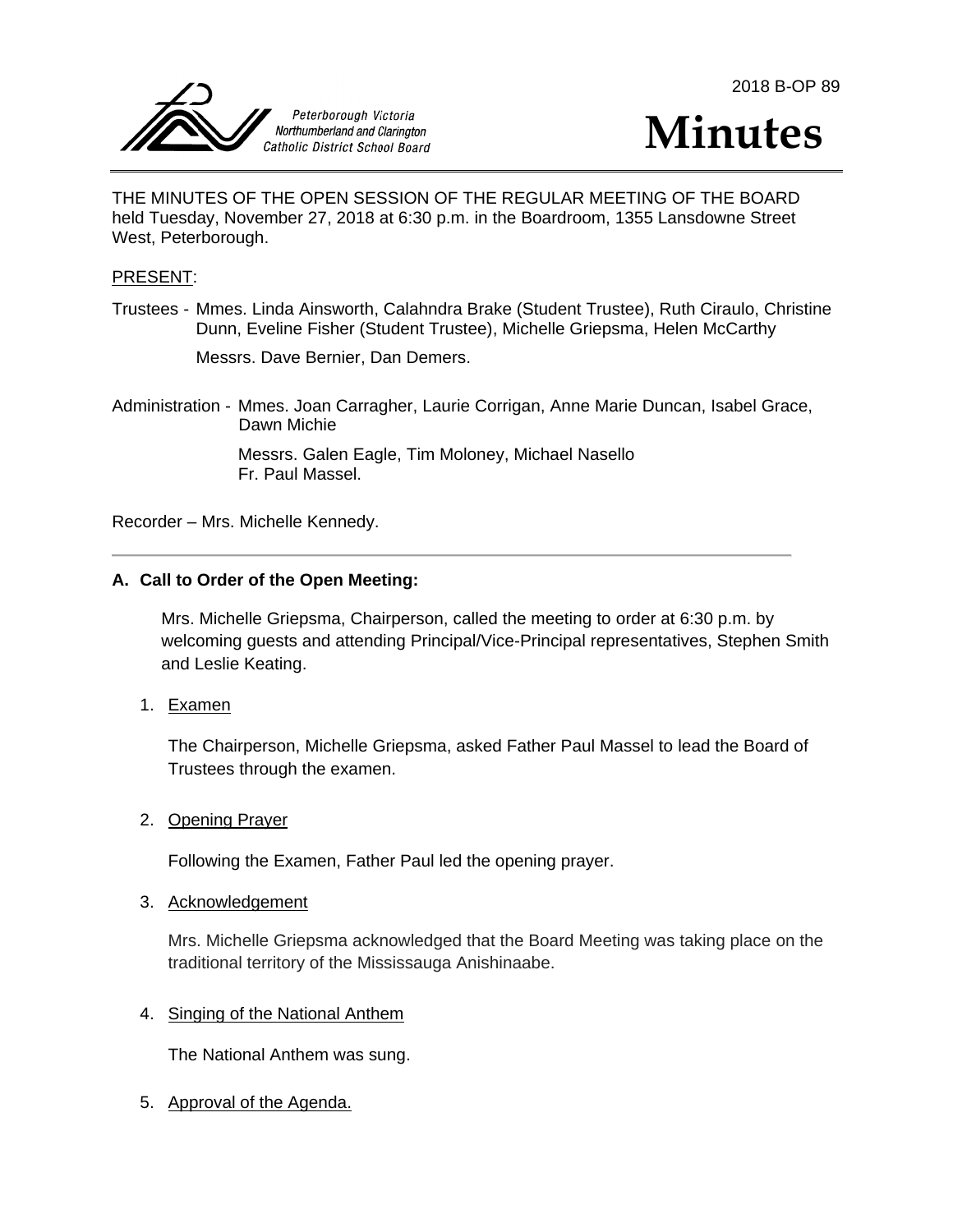MOTION: Moved by Ruth Ciraulo, seconded by Dan Demers

that the Agenda be approved.

Carried.

6. Declarations of Conflicts of Interest.

There were no declarations of conflicts of interest.

7. Approval of the Minutes of the October 23, 2018 Regular Meeting

MOTION: Moved by Linda Ainsworth, seconded by Dan Demers

that the Minutes of the regular meeting of October 23, 2018, be approved.

Carried.

## 8. Business Arising Out of the Minutes.

None.

### **B. Reports from the Director of Education and Student Trustee(s):**

#### 1. Report from the Director of Education.

Michael Nasello gave the Director's Report, including the following highlights:

- Attended 'When Faith Meets Pedagogy' Conference with Trustee, David Bernier on October 26, 2018, where PVNC teaching staff participated in workshops and the music ministry.
- The Board-wide Faith Day took place on October 26, 2018, where Dr. David Wells led us with video messages addressing the Pastoral letter, 'Renewing the Promise'.
- Galen Eagle, Manager of Communications was congratulated for recently receiving two awards of distinction and one award of excellence from the CACE Bravo Awards Gala.
- Celebrated the Mass for deceased PVNC community members on November 15, 2018 at St. Peter-in-Chains Cathedral. His excellency, Bishop Miehm presided.
- Meetings with the local Members of Provincial Parliament have included visits to schools and have been helpful to establish relationships with our board and provincial government representatives.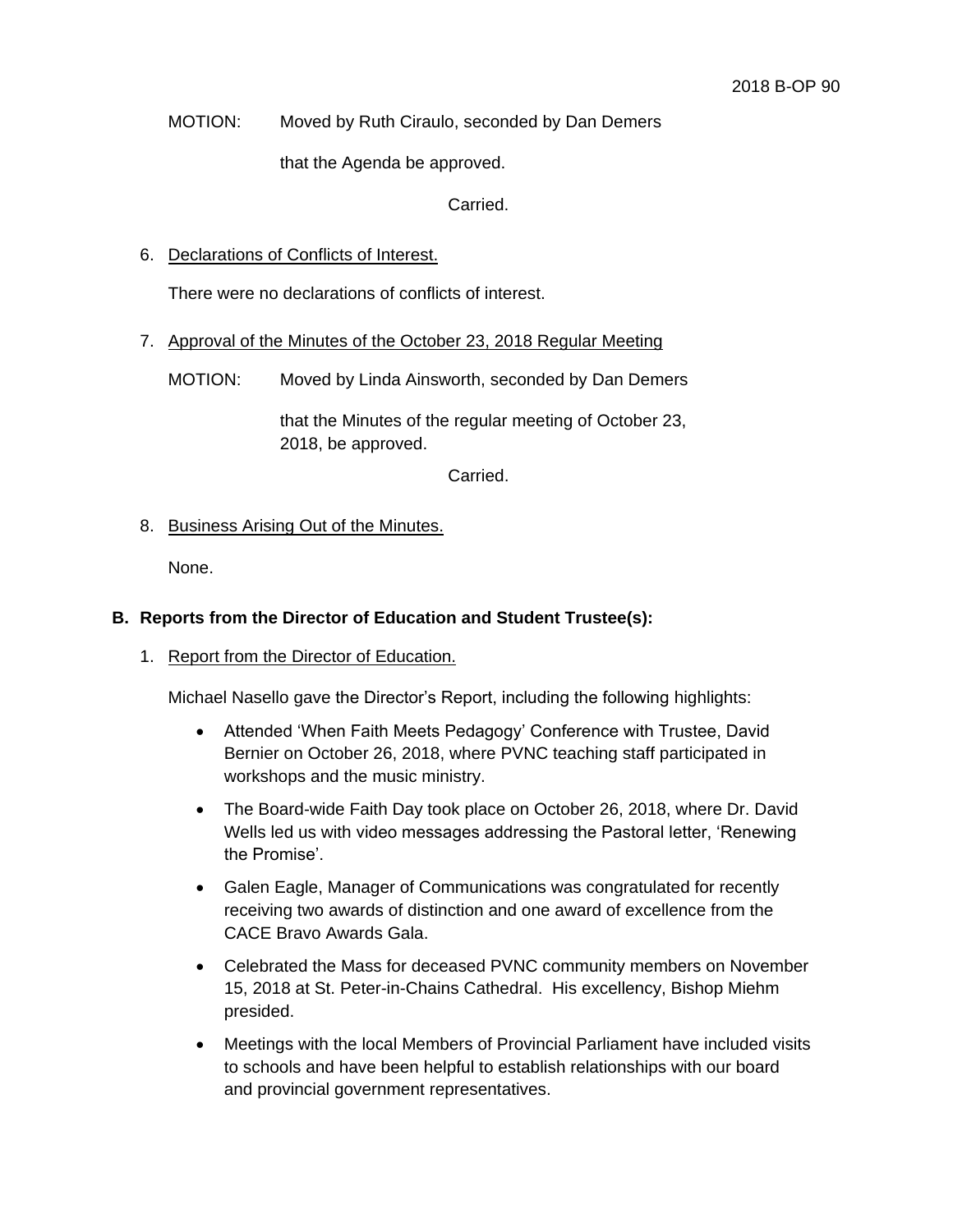- Will be meeting with local municipal governments to discuss proximity of schools to cannabis store locations.
- Have undertaken a consultation process to submit input on behalf of PVNC to the Ministry of Education Provincial Consultation on Education which covers seven topics.
- Michael Nasello thanked the trustees who will not be returning for the next term, Trustee Ruth Ciraulo, Trustee Dan Demers and Trustee Christine Dunn, for their years of service and dedication.
- Look forward to working with the trustees who will be remaining and the new trustees that will be joining the board to continue the work of Catholic Education in this board.

At the conclusion of his report, Michael Nasello invited questions.

## 2. Report from the Student Trustees

Calahndra Brake, Senior Student Trustee and Eveline Fisher, Junior Student Trustee gave a report to the Board of the activities which are taking place in secondary schools throughout the system:

- A 'Link' retreat took place at St. Peter CSS on November 21, 2018, hosting students who are 'Link Crew' members from all six secondary schools.
- The Annual PVNC Student Council Retreat 'Voices that Unite' took place on November 6, 2018 at St. Peter CSS. Representatives from all schools took part.
- Many Halloween activities took place throughout the secondary schools.
- Guest speakers from MADD and the OPP gave presentations at Holy Trinity, St. Peter and St. Mary, to discourage drinking and driving.
- St. Stephen Robotics Club participated in a competition at UOIT, in Oshawa.
- Holy Trinity held their first University and College Fair where 40 post-secondary institutions participated.
- Remembrance Day services were held in all secondary schools.
- Take Your Kid to Work Day was held on November 14, when Gr. 9 students go out to the work force. On the same day Gr. 8 had the opportunity to visit their feeder secondary school.
- Many social justice initiatives held this month: Day of Change donations to local shelters, clothing drive for Bearskin Lake First Nation, Operation Christmas Child, a clothing drive for South Africa, support for artisans from Haiti and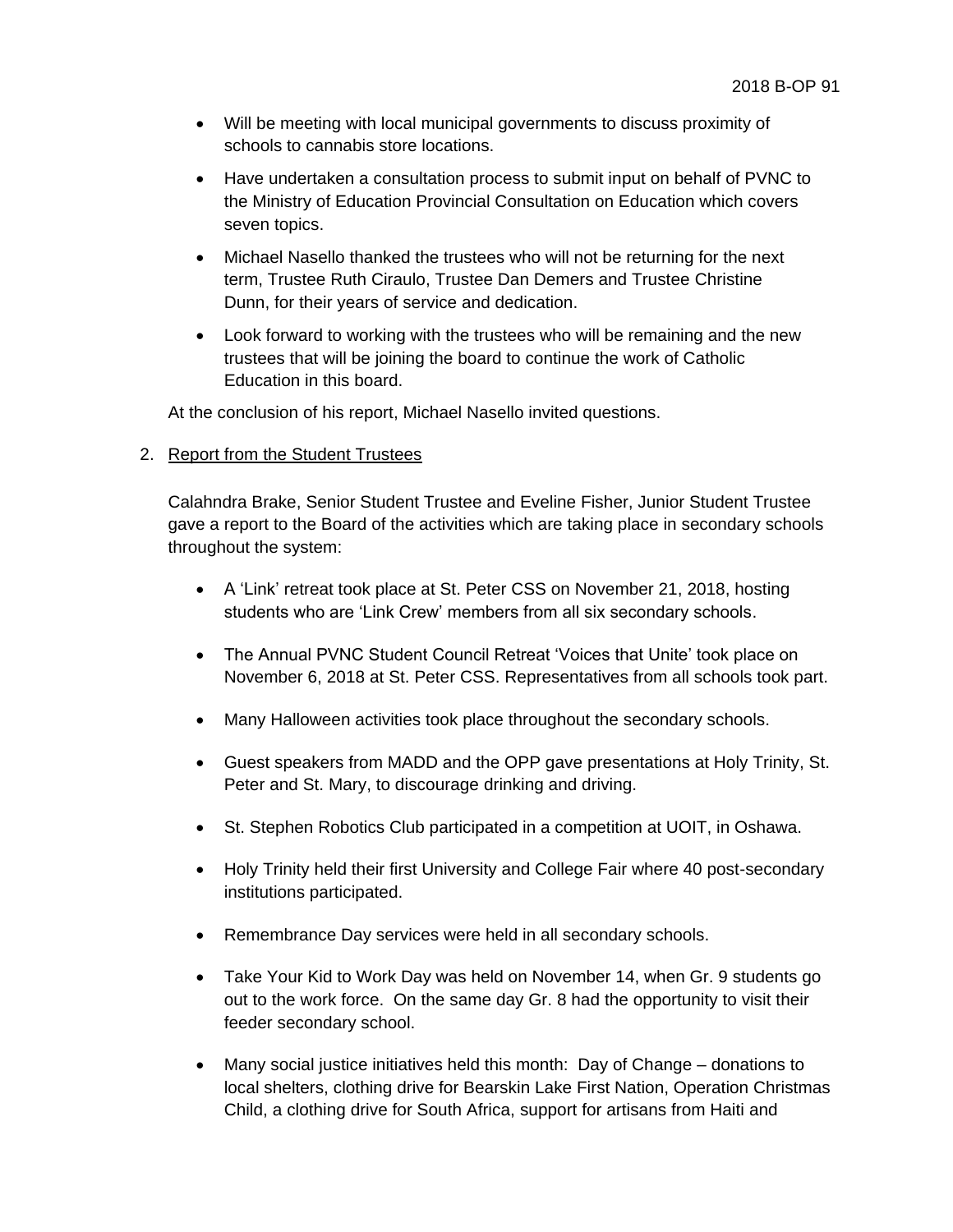campaigns to collect for St. Vincent de Paul. As well, there were dress-down days to support 'Toonies for Tuition'.

 To close, the students thanked trustees Ruth Ciraulo, Dan Demers, and Christine Dunn for their service to PVNC and for being so welcoming and supportive to the student trustees.

The student trustees invited and answered questions at the conclusion of their report.

# 3. Report from the Manager of Communications, Galen Eagle

Galen Eagle, Manager of Communications shared the system achievements and highlighted the following events and other stories from across the Board:

- Robotics event held at St. Patrick Catholic Elementary School that involved twenty-three teams from across PVNC which challenged the students to code, build and battle robots in thrilling tournament
- SHSM video highlighting Dan Troisi, a graduate from PVNC who has returned to teach others in the culinary program, who participated in the Specialist High Skills Major program himself. This video will be posted and used to promote the SHSM program.

## **C. Presentations:**

- 1. R.A.: Proposed Holy Cross Catholic Secondary School, Peterborough, Indigenous Studies Exchange Excursion to Gitxsan First Nation, British Columbia, April 30- May 6, 2019.
	- MOTION: Moved by Dan Demers, seconded by Christine Dunn

that the proposed Holy Cross Catholic Secondary School Indigenous Studies Student Exchange Excursion to Gitxsan First Nation, British Columbia, from April 30, 2019 to May 6, 2019, be approved in principle and that the trip will include mandatory insurance for all travelers. Such insurance must cover school board or principal rulings for cancellation of the trip.

Carried.

2. R.A.: Proposed Holy Trinity Catholic Secondary School, Courtice, St. Mary Catholic Secondary School, Cobourg, and St. Stephen Catholic Secondary School, Bowmanville, Ski Excursion to Stowe, Vermont, USA, March 3-6, 2019.

MOTION: Moved by David Bernier, seconded by Helen McCarthy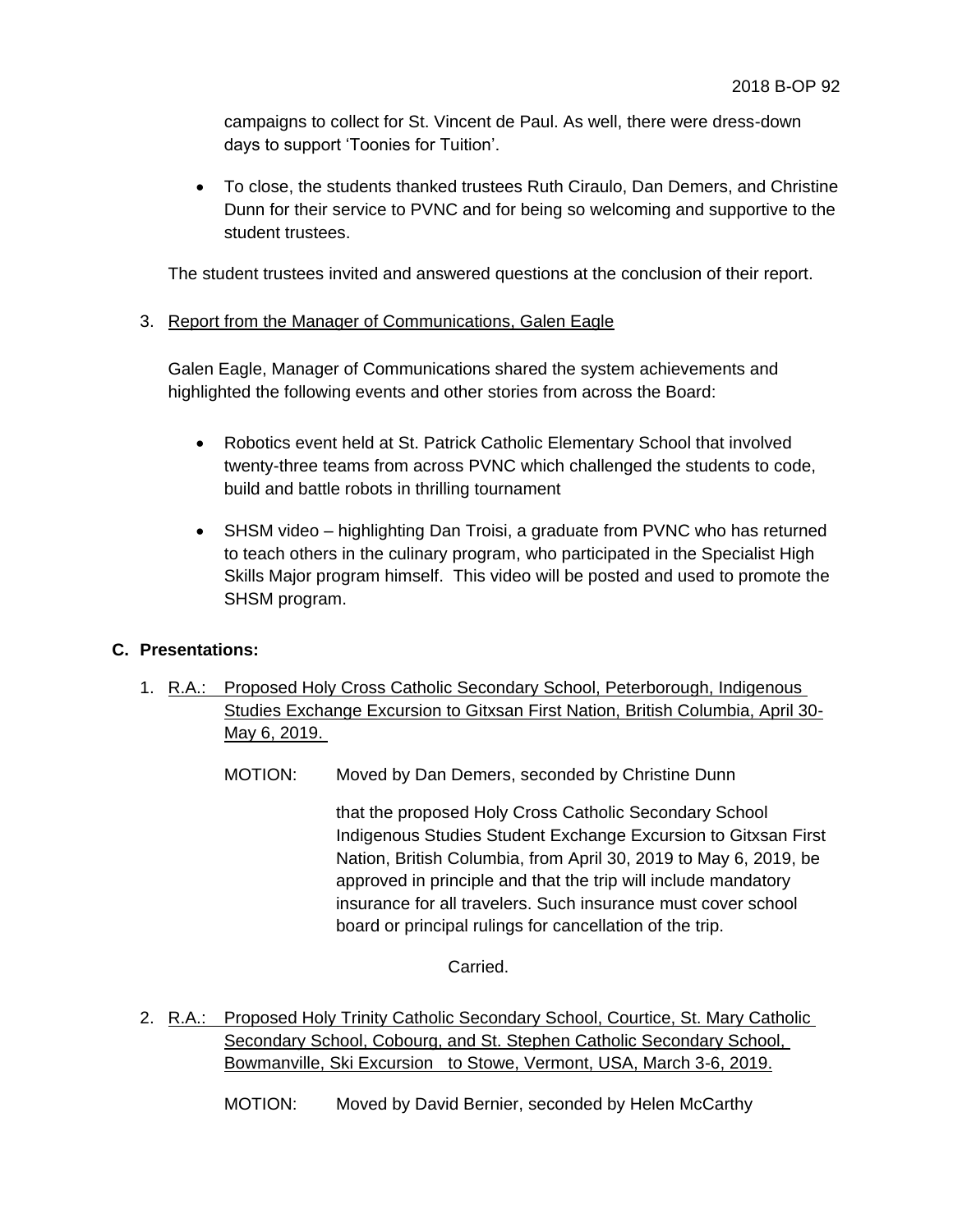that the proposed Holy Trinity Catholic Secondary School, St. Mary Catholic Secondary School, and St. Stephen Catholic Secondary School Ski Excursion to Stowe, Vermont, USA, from March 3-March 6, 2019, be approved in principle and that the trip will meet OPHEA guidelines for high-risk activity and will include mandatory insurance for all travelers. Such insurance must cover school board or principal rulings for cancellation of the trip.

Carried.

3. R.A.: Proposed St. Mary Catholic Secondary School, Cobourg, Girls' Rugby Excursion to Niagara Falls, New York, USA, April 11-13, 2019.

Staying on the Canada side – due to cost and comforting.

MOTION: Moved by David Bernier, seconded by Dan Demers

that the proposed St. Mary Catholic Secondary School student excursion to Niagara Falls, New York, USA, from April 11 through April 13, 2019, be approved in principle and that the trip will include mandatory insurance for all travelers. Such insurance must cover school board or principal rulings for cancellation of the trip.

Carried.

## **D. Programs and Services**:

1. R.A.: Membership of the Special Education Advisory Committee for the term of 2018- 2022

The letters recommending six individuals as members for the Special Education Advisory Committee were reviewed.

MOTION: Moved by Helen McCarthy, seconded by Dan Demers

that the following motion, as approved at the Regular Board Meeting of October 23, 2018, (page 2018 B-OP 82), be rescinded:

"that the membership of Kelly Smigielski on the Special Education Advisory Committee be renewed for the 2018-2019 school year."

Carried.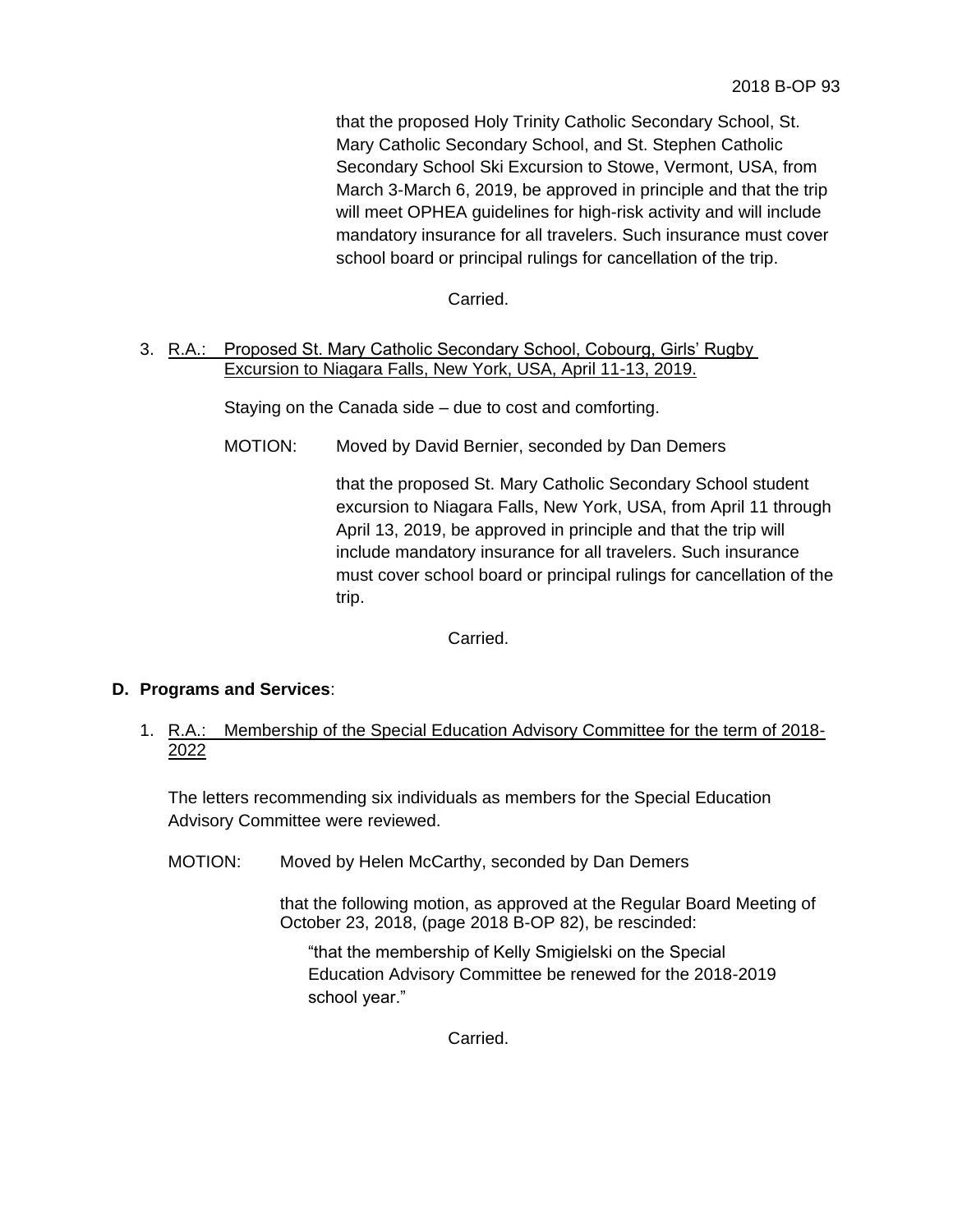## MOTION: Moved by Ruth Ciraulo, seconded by Helen McCarthy

that the following people be approved as members of the Special Education Advisory Committee for the term of December 1, 2018 to November 30, 2022:

| Anita Arnold                  |                  | - Down Syndrome Association of Peterborough                |
|-------------------------------|------------------|------------------------------------------------------------|
|                               |                  | Melissa Gillespie - Community Living Campbellford/Brighton |
| Arlene Godby - Autism Ontario |                  |                                                            |
| <b>Clare Paterson</b>         | $\sim$           | Northumberland Child Development Centre                    |
| Laura Quibell                 | $\sim$ 100 $\mu$ | Kawartha-Haliburton Children's Aid Society                 |
|                               |                  | Kelly Smigielski - Grandview Children's Centre             |
|                               |                  |                                                            |

Carried.

#### **E. Business, Finance and Governance:**

- 1. R.A. Recommended actions from the Governance Committee Meeting, Open Session, November 12, 2018.
	- MOTION: Moved by Dan Demers, seconded by Linda Ainsworth

that the Board approve Honoraria for Board members as outlined in the following report for the period December 1, 2018 to November 30, 2019.

Carried.

MOTION: Moved by Dan Demers, seconded by Linda Ainsworth

that changes recommended by legal counsel to the by-laws be approved.

Carried.

# 2. R.A. Recommended action from the Audit Committee Meeting, November 14, 2018: 2017-2018 Audited Financial Statements

MOTION: Moved by David Bernier, seconded by Ruth Ciraulo

that the 2017-2018 audited financial statements be adopted as presented.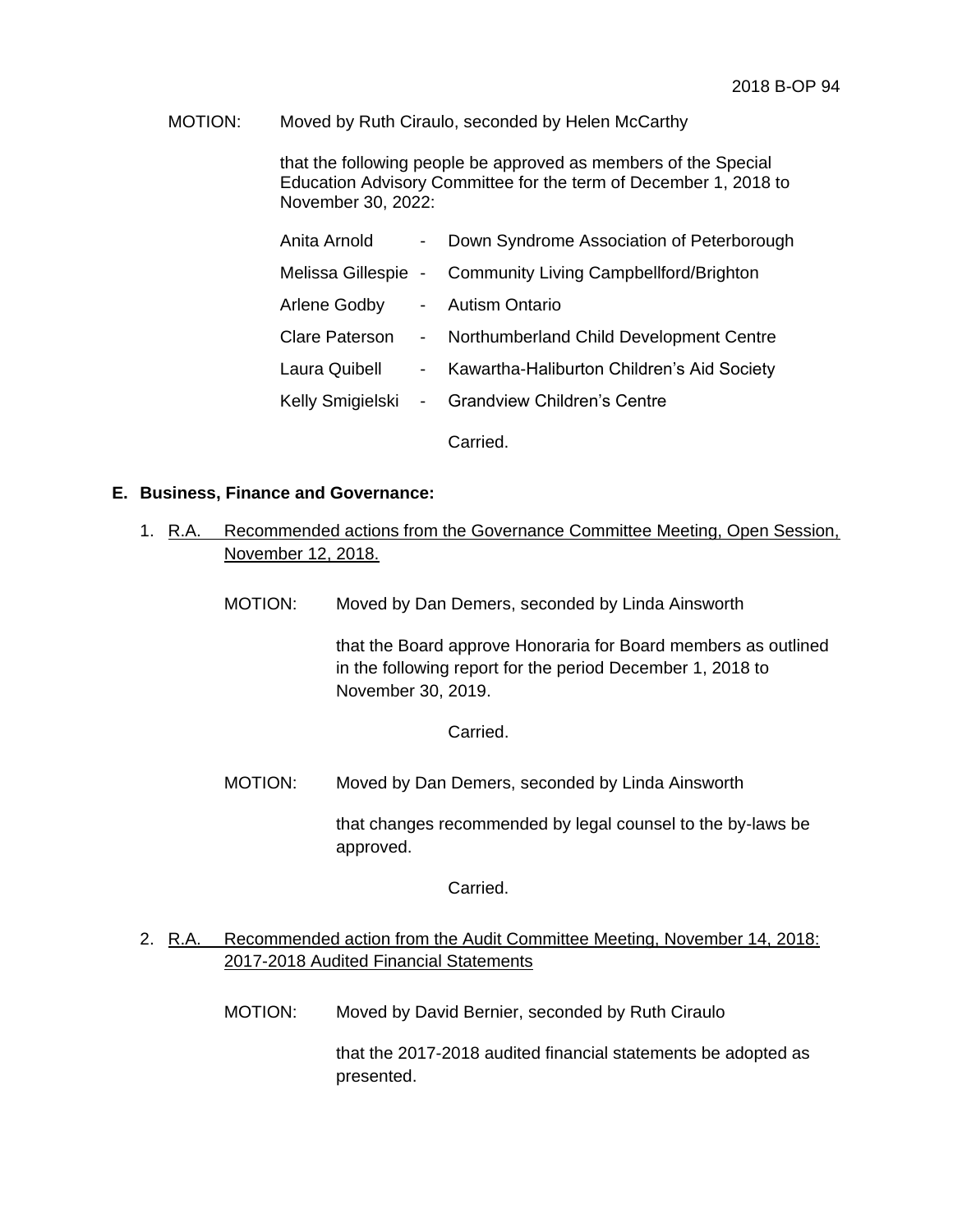Carried.

# 3. R.A. Recommended action from the Audit Committee Meeting, November 14, 2018: 2017-2018 Annual Report of the Audit Committee

MOTION: Moved by David Bernier, seconded by Ruth Ciraulo

that the 2017-2018 annual report of the Audit Committee be received.

Carried.

4. R.A. Change of Committee Name: Governance Committee to Committee-of-the-Whole

MOTION: Moved by Helen McCarthy, seconded by Dan Demers

that the name of the Board standing committee known as 'Governance Committee' be changed to 'Committee-of-the-Whole'.

Carried.

### 5. R.A. Board By-Laws

MOTION: Moved by Ruth Ciraulo, seconded by Christine Dunn

that the revised Board By-Laws be approved as presented.

Carried.

## 6. R.A. Committee Terms of Reference

MOTION: Moved by Linda Ainsworth, seconded by Dan Demers

that the revised Board Committees Terms of Reference be approved as presented.

Carried.

## 7. Ontario Catholic School Trustees' Association (OCSTA) Open Session Report.

Michelle Griepsma, Chairperson for the Board gave a brief report about the recent communications received from OCSTA. Trustees were reminded of the offering of the learning modules and reported that the information had been sent to the new trustees.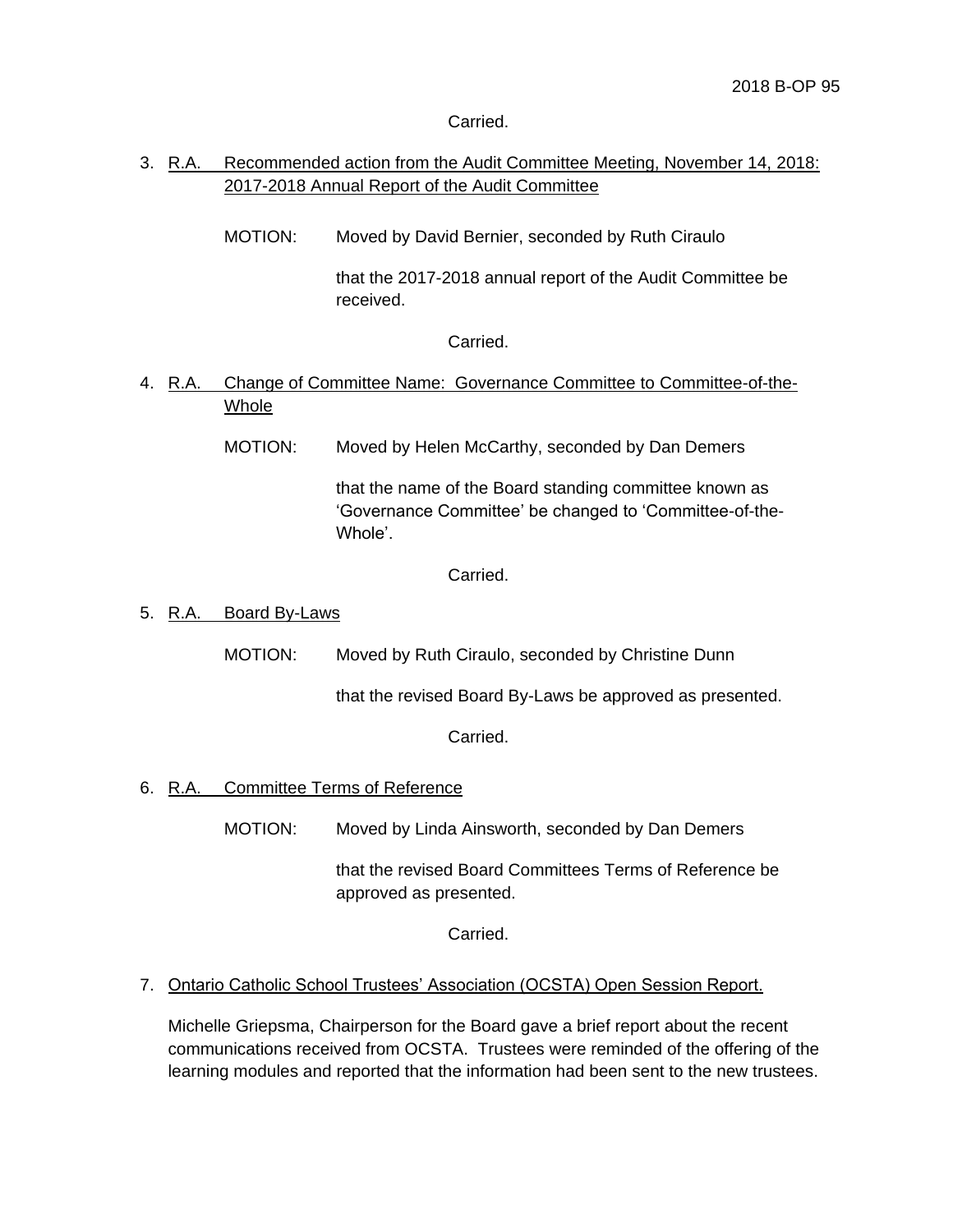#### **F. Human Resources:** No items

#### **G. Policy Development:**

1. R.A.: Recommended Actions from the Policy Committee Meeting, November 20, 2018.

Recommended actions from the Policy Development Committee were brought forward for consideration.

MOTION: Moved by Linda Ainsworth, seconded by Christine Dunn

that the recommended actions from the Policy Development Committee be grouped to have one approval.

Carried.

- MOTION: Moved by Linda Ainsworth, seconded by Dan Demers
	- a) that the Policy Development Committee recommend to the Board to approve the creation of a new Directional Policy – #800 – Healthy Schools and Workplaces, to be included in the Framework for Policy Development and the Policy Register. This will include the creation/ reassignment of a number of Administrative Procedures which will flow from the new policy,

and,

b) that the Policy Development Committee recommend to the Board that new Administrative Procedure – #517 – Fitness for Duty and Substance Use, be received and posted under Directional Policy – #500 – Employee Relations,

and,

- c) that the Policy Development Committee recommend to the Board that Policy and Administrative Procedure – #710 – Delegations to Board and/or Committee Meetings, be deleted and the revised, newly formatted, Administrative Procedure – #106 – Delegations to Board and/or Committee Meetings be received and posted as amended under Directional Policy – #100 – Governance, Vision, and Strategic Priorities, and,
- d) that the Policy Development Committee recommend to the Board that Policy and Administrative Procedure – #823 – Home Schooling, be deleted and the revised, newly formatted, Administrative Procedure – #306 – Home Schooling be received and posted as amended under Directional Policy – #300 – Student Achievement and Well-being,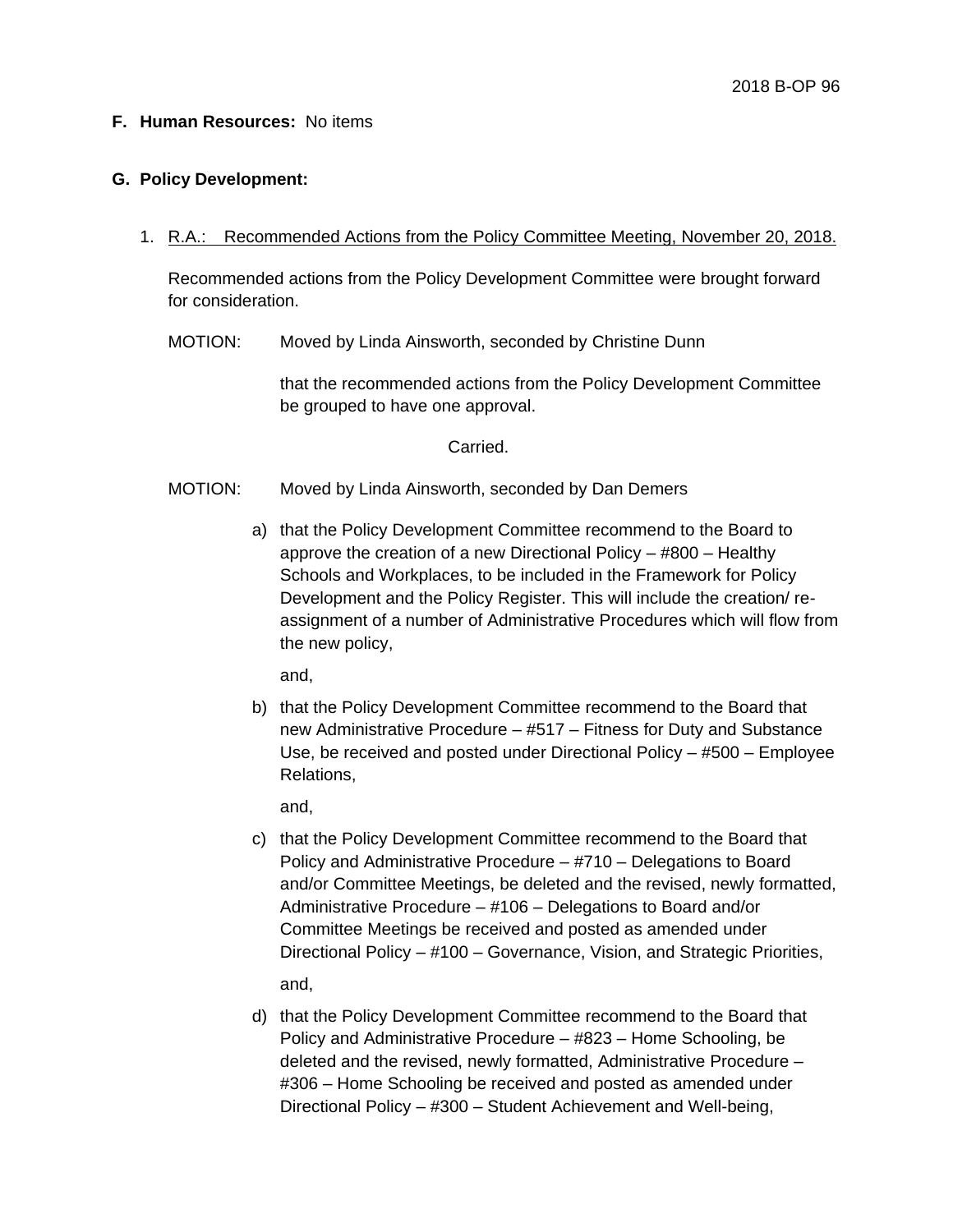and,

e) that the Policy Development Committee recommend to the Board that Policy and Administrative Procedure – #806 – Opening and/or Closing Exercises in Catholic Schools, be deleted and the revised, newly formatted, Administrative Procedure – #207 – Opening and/or Closing Exercises in Catholic Schools, be received and posted as amended under Directional Policy – #200 – Catholic Education,

and,

f) that the Policy Development Committee recommend to the Board that Policy and Administrative Procedure – #203 – Investment of Surplus Funds, be deleted and the revised, newly formatted, Administrative Procedure – #609 – Investment of Surplus Funds, be received and posted as amended under Directional Policy – #600 – Stewardship of Resources,

and,

g) that the Policy Development Committee recommend to the Board that new Directional Policy – #1300 – Student Transportation, be received and posted as amended.

Carried.

#### **H. Old Business:**

1. OAPCE Conference.

Michelle Griepsma, Board Chairperson, requested feedback from the parents who attended the conference. Michael Nasello will follow up with the attendees.

#### **I. New Business**:

#### 1. Review of Board Meetings Assessment, Report from Director

Michael Nasello gave a report on the data collected from the surveys collected following standing committee meetings from the past year. Some results indicated that improvement could be made in the timing of meetings and the promptness of their commencement and completion. Overall the results revealed an affirmation that the Board is working well together.

- **J. Bring Forward**: No items
- **K. Information Items**: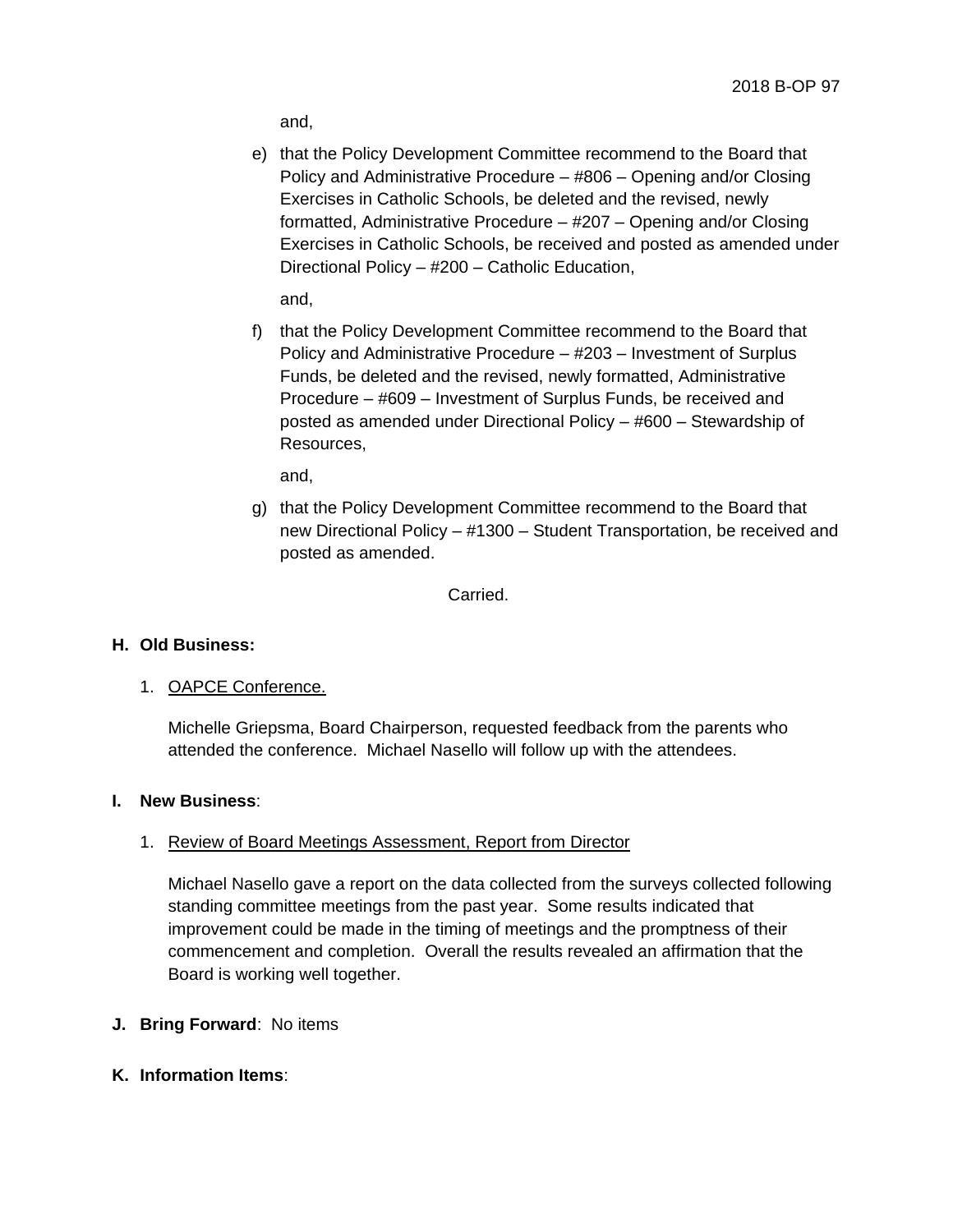### 1. Chairperson's Report.

Michelle Griepsma, Chairperson of the Board gave a report and highlighted the following:

- Simcoe Muskoka Catholic District School Board and Conseil scolaire catholique MonAvenir will be hosting the Canadian Catholic School Trustees' Association conference in 2020.
- Witnessed the Communicators Gala Awards and witnessed the respect from colleagues for our Manager of Communications, Galen Eagle.
- Participated in the Métis ommunity celebration of Louis Riel Day which was well represented by the PVNC community.
- Congratulated administration on the System-wide Faith Day 'Renewing the Promise' which has had a ripple effect throughout the province.

Mrs. Griepsma thanked the trustees for their commitment to PVNC and stated that it has been an honour to serve as Chairperson for the last four years. She reviewed the accomplishments in the last term and some of the challenges.

2. Trustee Reports:

## Intercultural Dialogue Institute, Creative Minds Youth Contest Awards Ceremony

Linda Ainsworth gave a report on her attendance at the IDI, Creative Minds event held in Durham Region. The creations were excellent and the selection committee was impressive.

3. Trustees' Committee Reports:

The draft minutes from the following committee meetings were shared ahead of the Board Meeting. Questions from the trustees about the information reported were addressed.

- a. Catholic Parent Engagement Committee October 15, 2018.
- b. Accessibility for All Committee October 16, 2018.
- c. Special Education Advisory Committee October 18, 2018.
- d. Governance Committee November 12, 2018.
- e. Policy Development Committee November 20, 2018.
- f. Special Education Advisory Committee November 22, 2018.
- g. French as a Second Language Advisory Committee Meeting, November 21, 2018.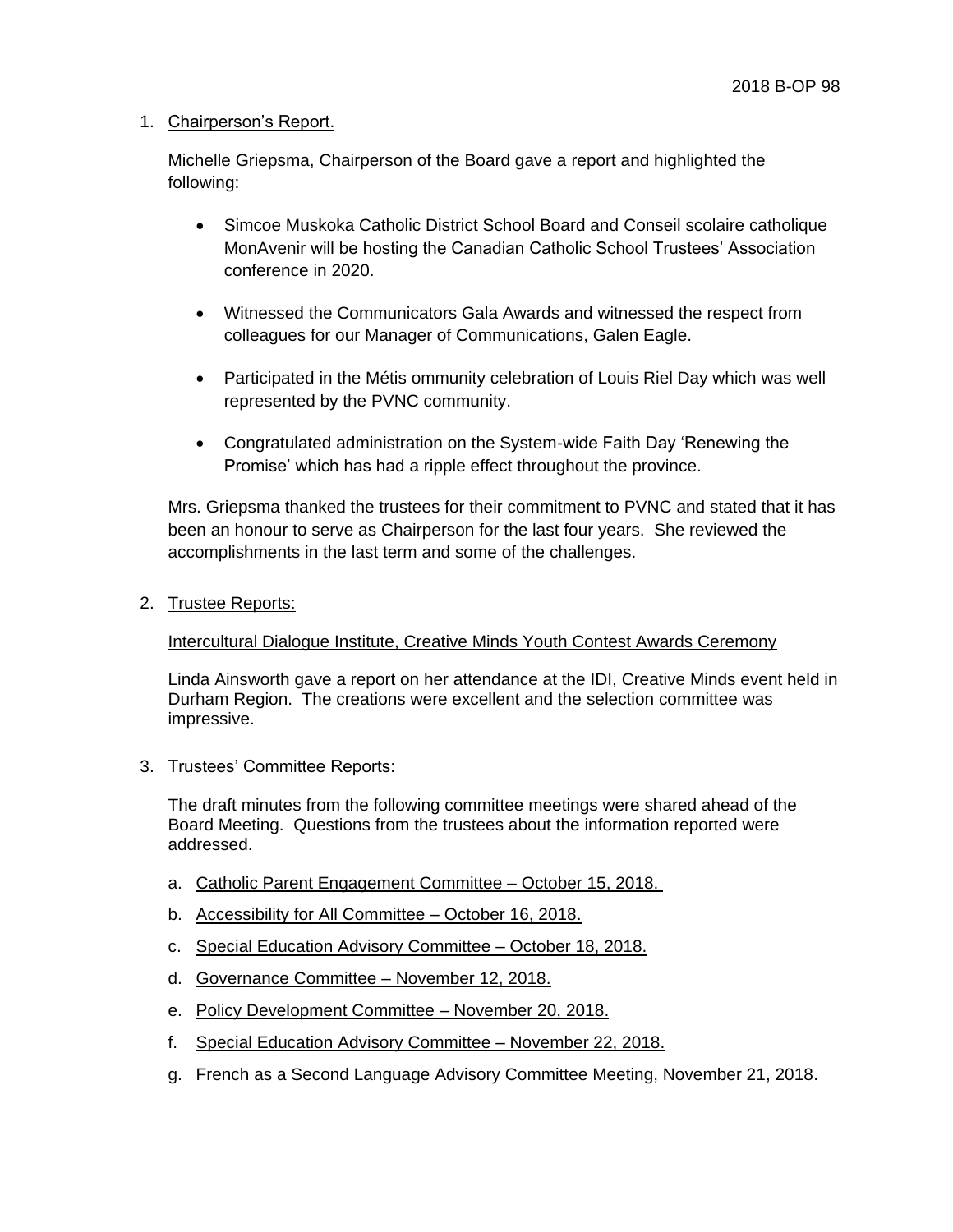Trustee Linda Ainsworth reported that she was impressed with the FSL Advisory Committee meeting. The committee now has student members.

Michael Nasello expressed his appreciation to the Administrative Assistants in their efforts to complete committee minutes, especially those with short time-lines this month, at the end of the trustee term.

## 4. Trustee Thank You and Farewell

The Chairperson invited trustees to say a few words.

Ruth Ciraulo thanked her fellow trustees for being such a nice team to work with. She appreciated everyone's efforts for their commitment to Catholic Education.

## **L. Future Meetings**:

# 1. Board Standing Committee Meetings:

- a. Inaugural Board Meeting and Mass, December 4, 2018, 4:00 p.m. The Mount Community Centre
- b. Chairperson Committee Meeting, December 10, 2018, 4:30 p.m.
- c. Governance Committee Meeting, December 10, 2018, 6:30 p.m.
- d. Regular Board Meeting, December 18, 2018, 6:30 p.m. (In-camera Session, 6:00 p.m.)
- e. Policy Development Meeting, February 5, 2019, 6:30 p.m.

# 2. Other Committee Meetings:

- a. First Nation, Métis, and Inuit Advisory Committee, December 11, 2018, 6:30 p.m.
- b. Student Council Liaison Committee, December 18, 2018, 4:15 p.m.
- c. STSCO Governance Committee Meeting, January 8, 2019, 3:00 p.m.
- d. Special Education Advisory Committee, January 17, 2019, 6:30 p.m.
- e. Faith and Equity Committee Advisory Meeting, January 24, 2019, 6:30 p.m.
- f. Catholic Parent Engagement Committee Meeting, February 4, 2019, 6:30 p.m.
- g. Accessibility for All Committee, February 7, 2019, 1:15 p.m.
- h. Supervised Alternative Learning Meeting TBA
- 3. Board Events:

The list of future board events was reviewed by the Trustees.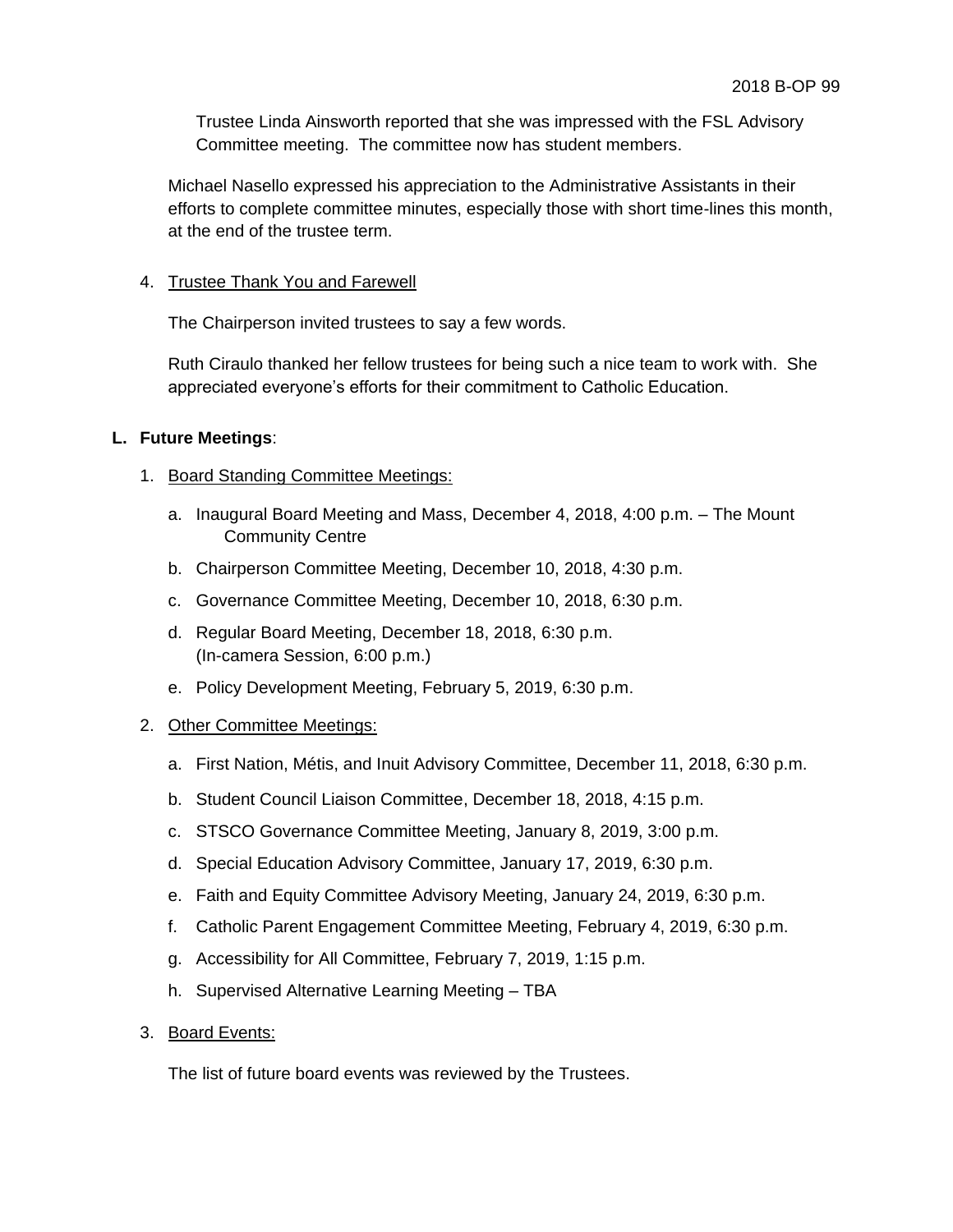- a. PVNC Catholic Leadership Development Series, Session #2, Baxter Creek Golf Course, November 28, 2018, 4:00 p.m.
- b. Toonies for Tuition, November 30, 2018.
- c. OCSTA Board of Director's Meeting, Toronto, December 7-8, 2018.
- d. OCSTA Catholic Trustees Seminar, January 19, 2019.
- e. OCSTA 2018-2019 AGM and Conference, Toronto, April 25-27, 2019.
- f. Catholic Education Week, May 5-10, 2019.
- g. Catholic Student Leadership Awards, Holy Cross Catholic Secondary School, May 8, 2019.
- h. CPEC and Catholic School Council Appreciation Event, May 15, 2019.

## **M. Conclusion**:

- 1. Report from the In-camera Meeting.
	- MOTION: Moved by David Bernier, seconded by Helen McCarthy

that the Board approve the actions and the discussions arising from the in-camera session, as follows:

- A. Call to Order:
	- 1. Opening Prayer
	- 2. Approval of Agenda
	- 3. Declarations of Conflicts of Interest none declared
	- 4. Approval of In-camera minutes: Motion to approve minutes from the October 23, 2018, Regular In-camera Meeting were approved. Motion to approve minutes from the October 23, 2018, Special In-camera Meeting were approved.
- D. Business, Finance and Governance:
	- 1. OCSTA In-camera Session Report from Michelle Griepsma, Chairperson of the Board.
	- 2. Motion to approve recommended actions from the Governance Committee, In-camera session from November 12, 2018 regarding a property matter.
- E. Human Resources:
	- 1. Motion to approve recommended actions from the Governance Committee, In-camera session from November 12, 2018.
- F. Other Urgent Matter:
	- 1. Motion to approved recommended actions from the Expulsion Committee Meeting held November 12, 2018.
- G. Old Business:
	- 1. Parent Concern.
- I. Convening in Open Session:
	- 1. Closing Prayer
	- 2. Motion to convene in Open Session at 6:15 p.m.